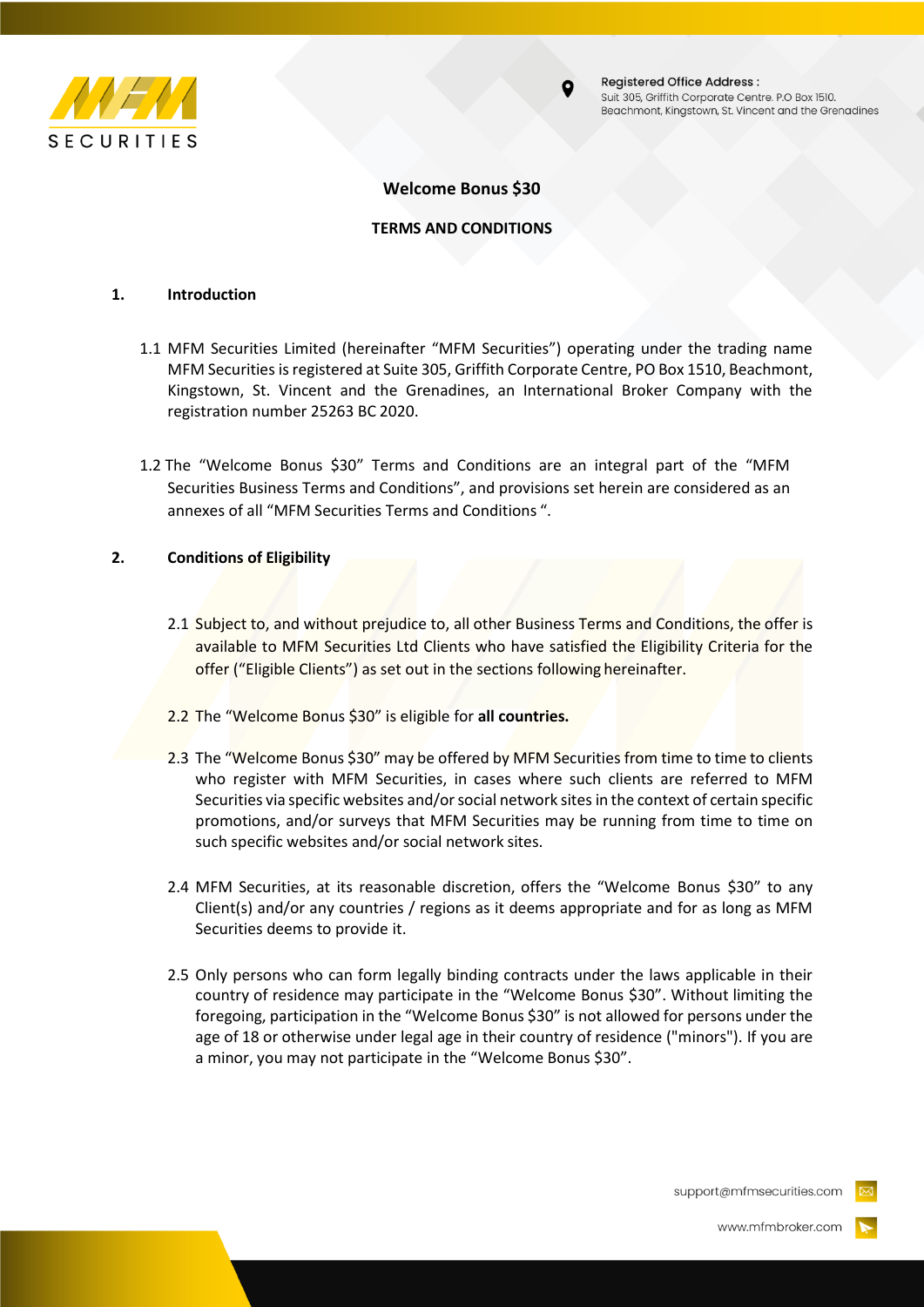



Participation of "Intermediaries/Related Parties" in the "Welcome Bonus \$30" is prohibited. If the registration and / or trading data of a participant in the "Welcome Bonus \$30" corresponds with the registration and / or trading information, including but not

- 2.6 Limited to IP address, of another participant in the "Welcome Bonus \$30", MFM Securities reserves the right to regard this matching as a reason for immediate disqualification. For the purposes hereof, the term "Intermediary(ies)/Related Party(ies)", when used in these Terms & Conditions, unless the context otherwise requires, shall mean to include any person or entity bearing a relationship with any participant in the "Welcome Bonus \$30", including, without limitation:
	- 2.6.1 Family members, such as brothers, sisters, spouses, ancestors, lineal descendants and collateral descendants;
	- 2.6.2 Person or entity, whom any participant in the "Welcome Bonus \$30", directly or indirectly through one or more intermediaries, controls, or whom, directly or indirectly, through one or more intermediaries, is controlled by, or is under common control with any participant in the "Welcome Bonus \$30"; for purposes of this definition, the term"control" (including, with correlative meaning, the terms "controlled by" and "under common control with "), as used with respect to any participant in the "Welcome Bonus \$30", shall mean the possession, directly or indirectly through one or more intermediaries, of the power to direct or cause the direction of management policies of such person or entity, whether through ownership of voting securities orotherwise.
	- 2.7 Similarly, persons associated in any manner whatsoever with MFM Securities and/or with the specific websites and/or social network sites on which MFM Securities may be running from time to time certain specific promotions, contests and/or surveys, in the context of which accessto the "Welcome Bonus \$30" is offered, are not allowed to participate in the offer.

## **3. Specific "Welcome Bonus \$30" Terms**

3.1 Eligible Clients, who meet the criteria set forth herein are able to receive a trading bonus equal to:

3.1.1 USD 30 of Welcome Bonus.

The welcome bonus will be automatically credited to **MT4 Prime** account upon successful make FRESH minimum deposit of \$20 to **"WELCOME 30" account type.**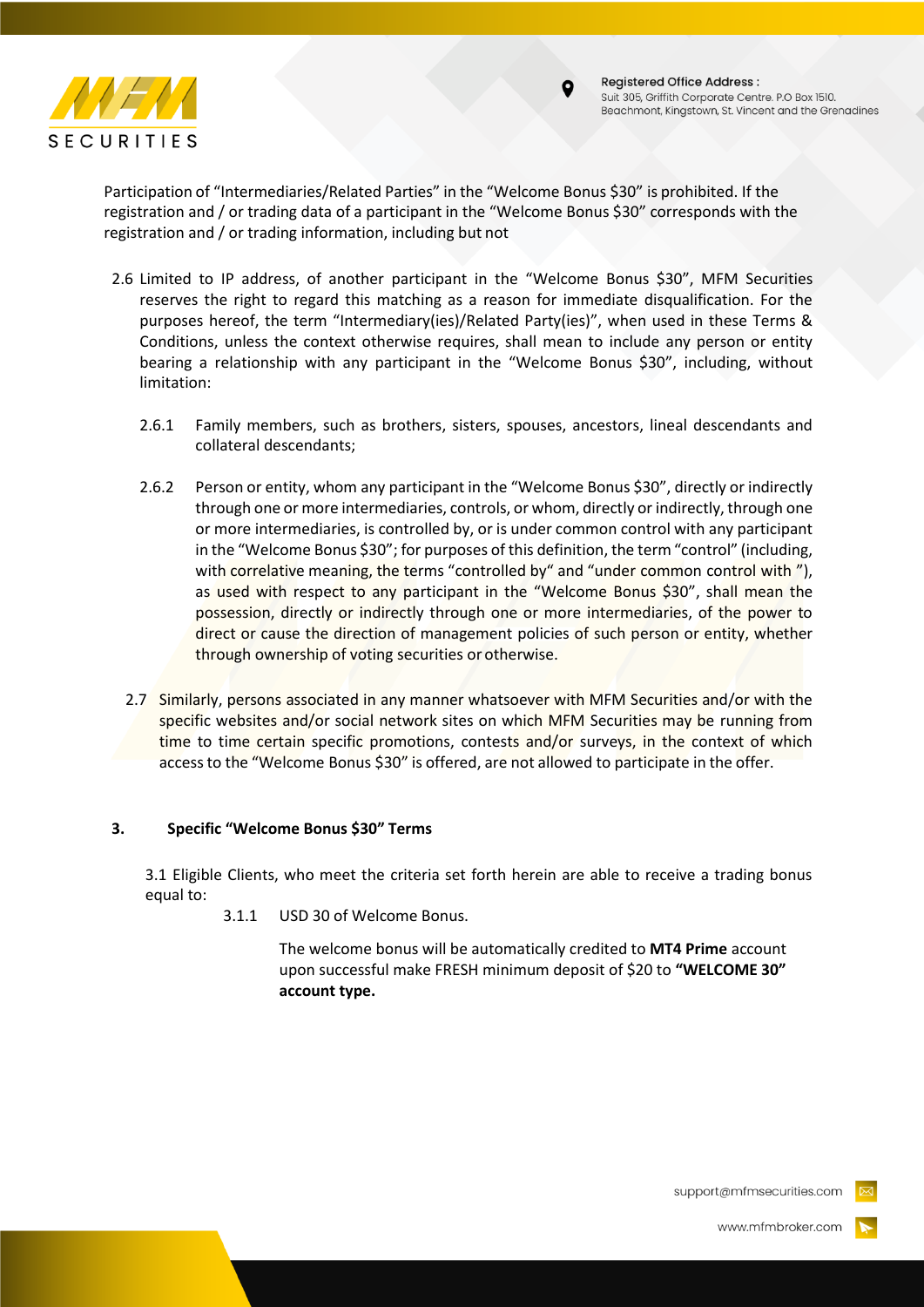



- **3.1.2** This "Welcome Bonus \$30" applies **ONLY** to **new clients / existing client who never done any deposit before**.
- 3.1.3 All Eligible Clients are permitted to hold **ONLY** one (1) Welcome Bonus \$30 Account register with same personal details.
- 3.1.4 The Bonus applied to Welcome Bonus \$30 Accounts of Eligible Clients in accordance with the rules set forth herein cannot be transferred between live trading accounts with MFM Securities.
- 3.1.5 If there is any withdrawal of capital, including internal transfer during the bonus credit validity period (3 months), the credit bonuses will be cancelled and will not reapplied even if client refund the trading account.
- 3.1.6 Trading activity using **Expert Advisor (EA)** is prohibited in the "No Deposit Trading Bonus" account.
- 3.1.7 The maximum **leverage** for Welcome Bonus \$30 Accounts is**1:500**.
- 3.1.8 Client can use the Welcome Bonus \$30 to trade any of the instruments from **Forex**, **Commodities**, **Indices**, and **Metals**.

## **4. General Terms**

- 4.1 The withdrawal transaction may take up to ONE (1) business days for the withdrawal process to be done if the account of an eligible client who meets all the criteria set forth herein.
- 4.2 The "Welcome Bonus \$30" applies to all clients who open Account with MFM Securities in accordance with the rules set herein and granted trading bonuses may be used for trading purposes only and cannot be withdrawn.
- 4.3 The "Welcome Bonus \$30" account is an MT4 Prime account type. Deposit, Withdrawal, and Internal Transfer operation is not allowed to the "Welcome Bonus \$30" account.
- 4.4 Any transfer of profit from the Client's Welcome Bonus \$30 Accounts with MFM Securities will cause the removal of the previously awarded trading bonus and the Welcome Bonus \$30 account status will change to read only status.
- 4.5 No new / additional trading bonuses will be credited upon internal transfer to the receiving account.
- 4.6 Trading bonuses cannot be separately transferred between, or from Eligible Clients' real Trading Accounts with MFM Securities.

support@mfmsecurities.com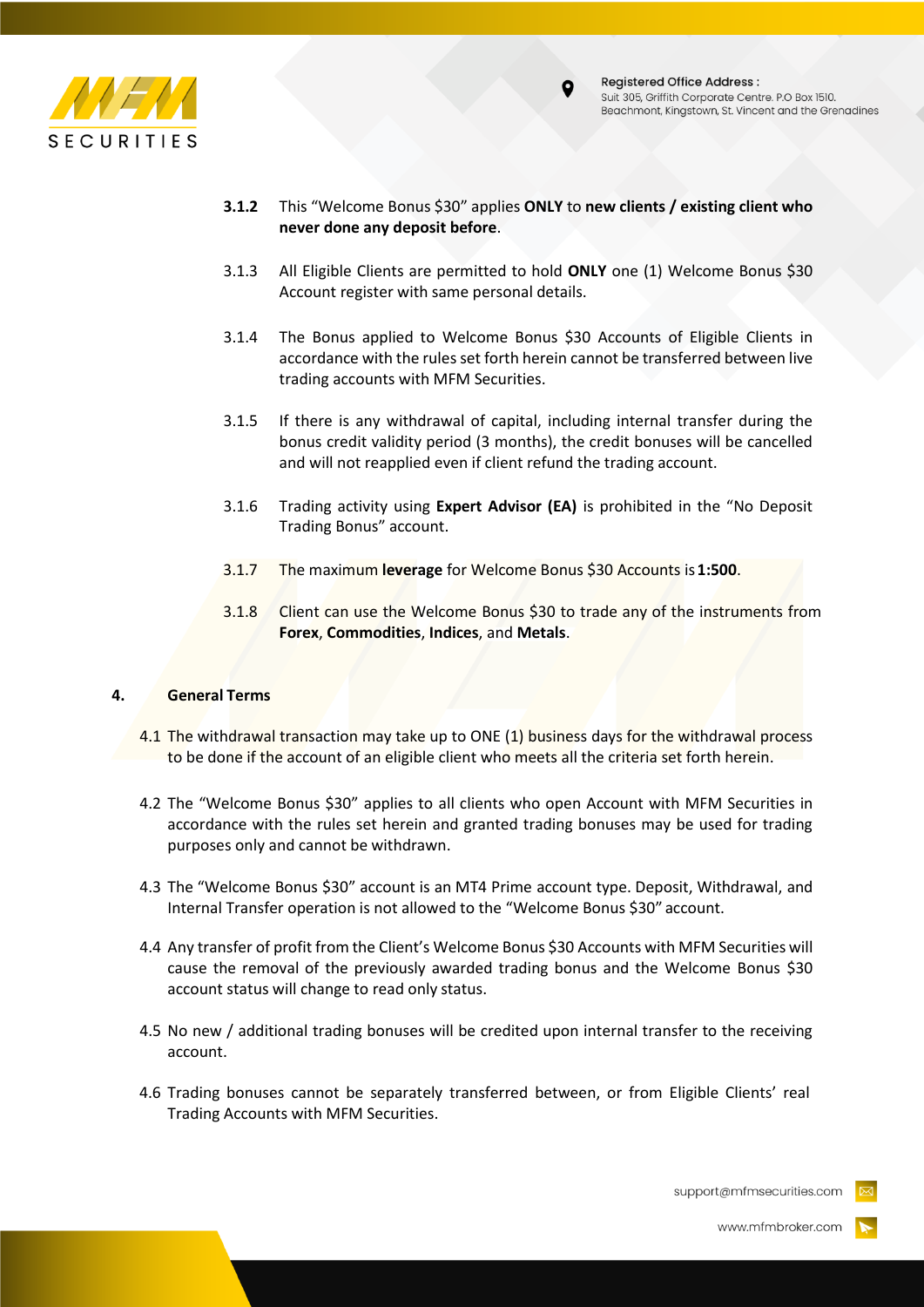



- 4.7 MFM Securities reserves the right, at its reasonable discretion:
	- 4.7.1 To decline registration of any participant in the "Welcome Bonus \$30 "and
	- 4.7.2 Disqualify any participant in the "Welcome Bonus \$30" who tampers or attempts to tamper with the operation of the "Welcome Bonus \$30", or breaches these terms and/or any of the "MFM Securities Business Terms and Conditions" set forth on MFM Securities' website.
- 4.8 Under no circumstances shall MFM Securities be liable for any consequences of any trading bonus cancelation or decline, including, but not limited to, order(s) closure by Stop Out.
- 4.9 MFM Securities reserves the right, at its reasonable discretion, to discontinue the offering of this "Welcome Bonus \$30" to any of its clients. Such clients will be informed via email.
- 4.10 MFM Securities reserves the right to alter, amend or terminate the "Welcome Bonus \$30" or any aspect of it at any time. Prior notice of such changes will be given to clients and MFM Securities will post any such changes on its website. It is recommended that participants in the "Welcome Bonus \$30 Scheme" consult these Terms & Conditions on the MFM Securities' website regularly. Please note that taking part in the "Welcome Bonus \$30" constitutes acceptance and agreement to abide by any such alterations, amendments and/or changes.
- 4.11 Any indication or suspicion, in the MFM Securities reasonable discretion, of any form of arbitrage (including but not limited to risk free profiting), abuse (including but not limited to participant's trading activity patterns that indicate that the participant solely aims to benefit financially from the trading bonus without being genuinely interested in trading in the markets and/or taking market risk), fraud, manipulation, cashback arbitrage connected to a trading bonus or any other forms of deceitful or fraudulent activity, will nullify all previously credited trading bonus of the Eligible Client's real trading Accounts with MFM Securities and/or any and all transactions carried and/or profits or losses garnered therein. In these circumstances, MFM Securities reserves the right, at its reasonable discretion to close/suspend (either temporarily or permanently) all such Eligible Client's real trading Account(s) with MFM Securities, cancel all orders and annul all profits of such participant. In these circumstances, MFM Securities shall not be liable for any consequences of the trading bonus cancelation, including, but not limited to, order(s) closure by Stop Out.